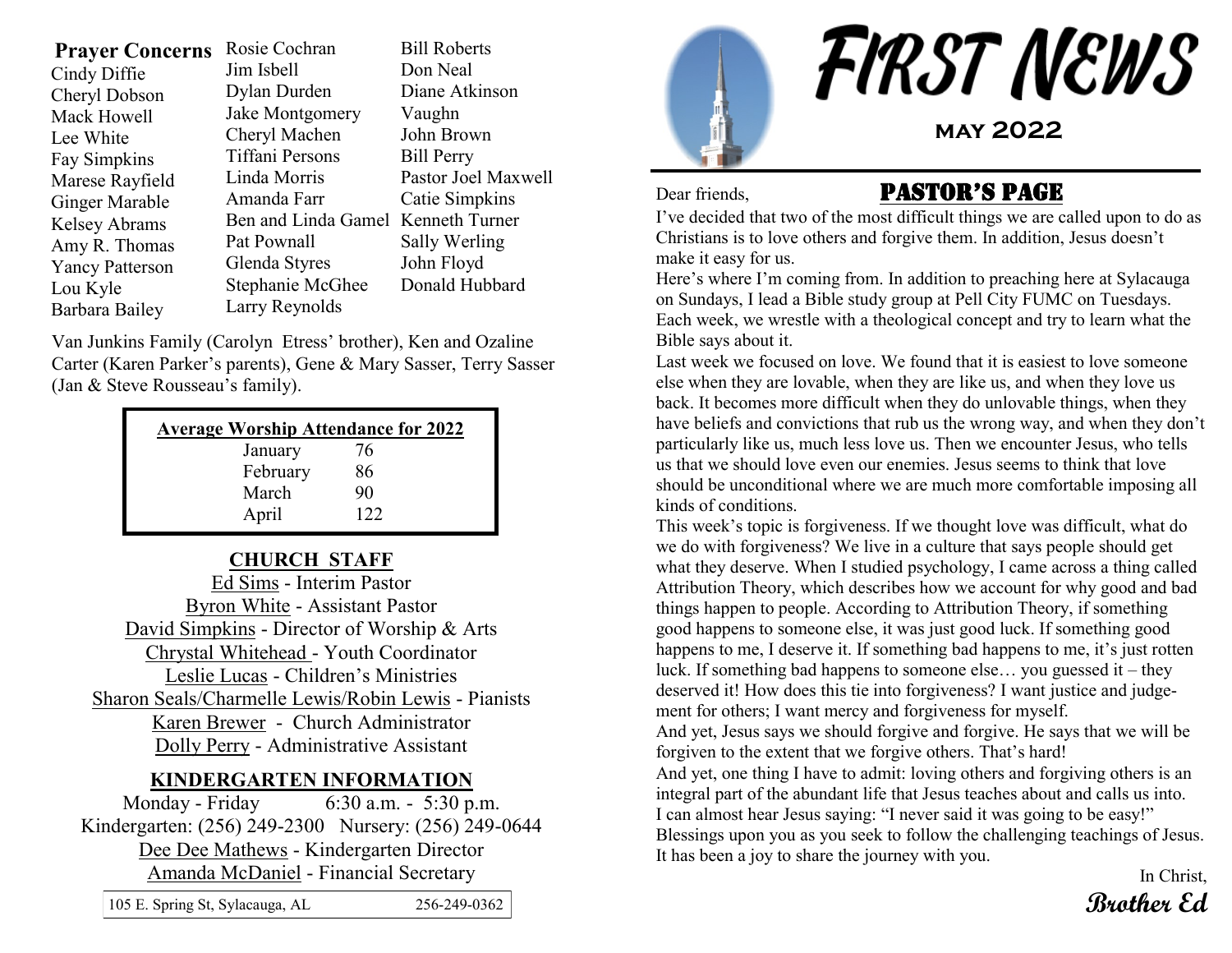# Hello Worship & Arts Friends!!!

We would like to acknowledge and give special recognition to our Worship & Arts Team members who give so much of their time and talents to help us have wonderful worship offerings each week. Now that we have made it through the busy Easter season, this seems the perfect time to celebrate! We are truly blessed to have these wonderful people serving!!

#### **Worship Band**

Rocky Lucas, Tommy Brown, Gary Jones, Claude Williams, Steve & Charmelle Lewis, Tracy & Bruce Carr, Sharon Seals – with special appearances by Leslie Lucas, Catie Beth Henderson, Allie Etress, Donald Brewer.

#### **Chancel Choir**

Averitt Wesson, Suzanne Scively, Freda York, Tracy Carr, Dolly Perry, Cassey Head, Buddy Simpkins, Ryan Coleman, Claude Williams, Robert Brown, Steve Lewis, Bruce Carr, Steve Rousseau, accompanist Sharon Seals – with special appearances by Rocky & Leslie Lucas.

#### **Handbell Choir**

Tina Fleaman, Bonita Powell, Johnnie Tankersley, Carol Ann Hawkins, Joyce Snowden, Dolly Perry, Nancy Prince, Tracy Carr, Buddy Simpkins

#### **Media & Audio Team**

Danny Culp, Tim & Karen Parker, Carolyn & Steve Etress, Bonita & Don Powell, Ryan Coleman, Russell Hathcock.

#### **Administrative Staff & Publishing**

Ed Sims, Byron White, David Simpkins, Dolly Perry, Karen Brewer

If you are not currently involved with our Worship & Arts, and would like to plug in, we would be overjoyed to welcome you! Please let us know how God is urging you to serve!

> Love of Christ Be With You! *David Simpkins, Director of Worship & Arts*

**Attention Sylacauga High School Students and Parents:** Sylacauga First United Methodist welcomes students to serve at church in order to earn community service hours for graduation. High school students may assist with children's ministry events, help with media, or serve in other ways. If you are interested, contact Carolyn Etress, [layleader@firstmethodistchurch.com](mailto:layleader@firstmethodistchurch.com) (205) 601-4144.

### Summer Camps at Sumatanga

For more information go to [sumatanga.org](http://sumatanga.org) and contact Chrystal.

**CLASSIC ELEMENTARY CAMPS** June 5-10, July 17-22 **Description**: Our elementary camps are designed to encourage and inspire campers on their faith journeys through bible exploration, worship, singing, and Christian community. Campers will also participate in traditional summer camp activities such as swimming, hiking, canoeing, crafts, group games, and so much more! For student entering 4th grade up to 6th grade.

**CLASSIC MID HIGH CAMP** June 12-17

**Description**: Our mid-high camps give youth an opportunity to personally engage in God's word as they transition from hearing to actively listening and discussing their faith with peers. To aid in this transition, campers will be placed in family groups to create intentional, Christian community. Mid-High Camp also offers more freedom to choose what the activities they will participate in each day. These choices include swimming, hiking, the Alpine Tower, basketball, archery, and many more exciting activities. For students entering 6th grade up to 8th grade.

**CLASSIC SENIOR HIGH CAMP** July 10-15

**Description**: Senior High camps offer a week of spiritual formation and leadership development through creative worship, intentional fellowship and outdoor adventures. Activities like rock climbing, swimming, crafts, hiking, archery and many other favorites provide daily recreation. Campers will also participate in small groups for discussion and reflection as well as large group activities for community formation. Senior High camps provide opportunities for spiritual growth through empowerment, worship and community formation. For students entering 9th grad up to 12th grade.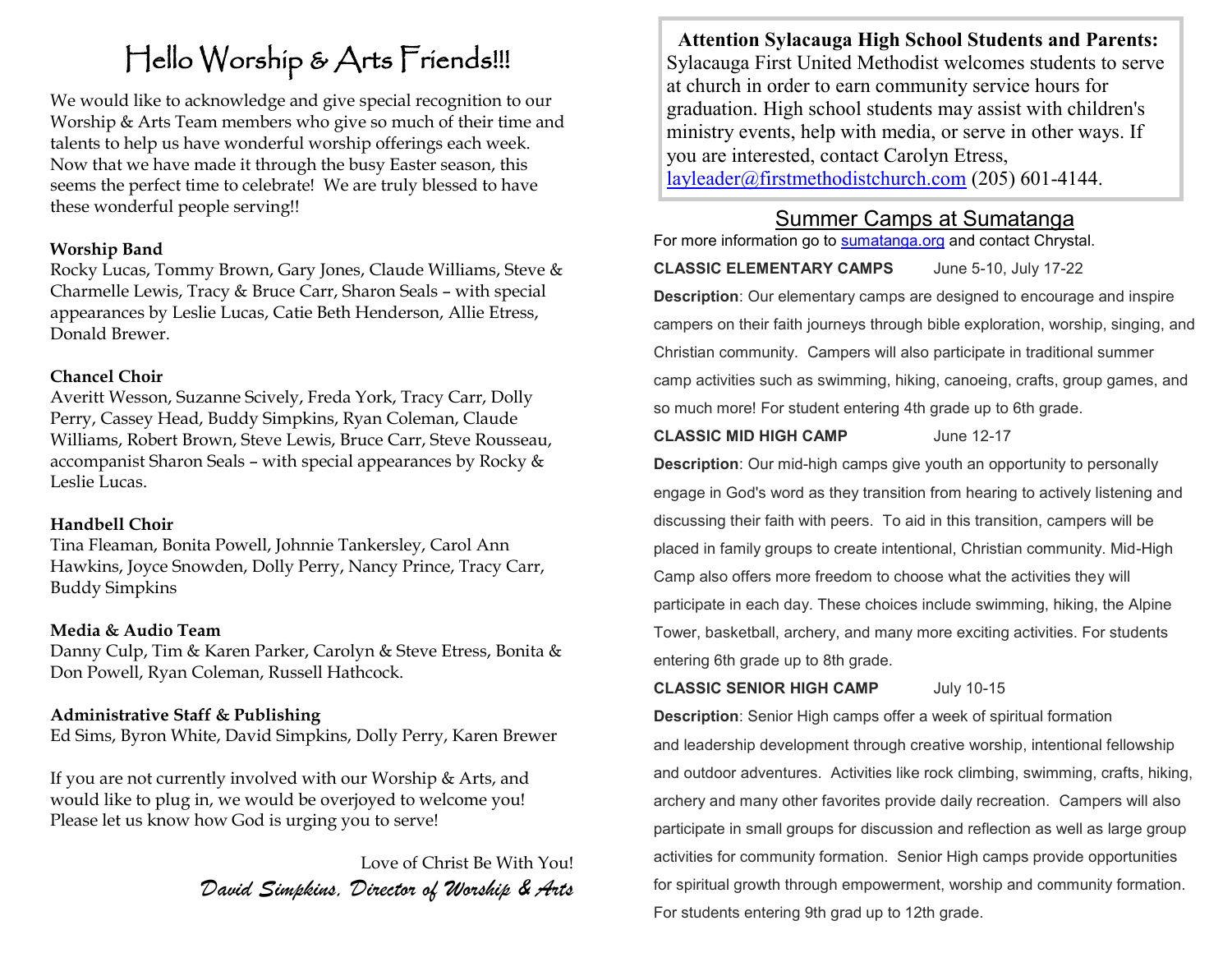# **Church Announcements**

- If you would like a hard copy of one of Brother Ed's sermons, please contact the church office.
- $\bullet$  If you would like to help with the children or youth, contact Leslie or Chrystal.

Bring your smiles to church and get your family photo made this Mothers' Day! We are missing some folks from the "Fall 2021 Edition" of our pictorial directory. Suzanne Scivley will be taking photos this Sunday before and after church to update it. If you can't make it this week, there will be a few more Sundays before we release the "Summer 2022" edition. See you Sunday!

# **ALTAR & NARTHEX FLOWERS**

**May 1st - ALTAR FLOWERS** in the Sanctuary are presented to the glory of God and in loving honor of **Raymond Styres' birthday** by Glenda Styres.

**May 8th - ALTAR FLOWERS** in the Sanctuary are presented to the glory of God and in loving memory of **Mrs. William R. Gammon on the occasion of Mother's Day with so much love**  from her daughter, Debbi.

**May 15th - ALTAR FLOWERS** in the Sanctuary are presented to the glory of God and in loving honor of **our Children & Grandchildren** by Mr. & Mrs. Travis H. Wesson.

### **May 22nd - ALTAR FLOWERS** open

**May 29th - ALTAR FLOWERS** in the Sanctuary are presented to the glory of God and in loving memory of **Carla Persons** by Steve, Anthony, Tiffani and Chris.

### **~ SPECIAL GIFTS TO THE CHURCH ~ April ~**

**In Memory of Edna Lusk** by Bobby & Cheryl Cummings, Tommy & Cheryl Dobson.

**In Memory of Todd Hoaglin** by Raymond & Glenda Styres, Travis & Averiett Wesson.

# Youth and Children's News

Join us **Sunday, May 15** at 10:00. We will honor this year's seniors and the youth will lead the worship service.

**Summer Blowout!** The Summer Blowout will be May 25th! All children and youth are invited to the Henderson home for a pool party.

Mark your calendars for **Vacation Bible School**! It will be July 18th, 19th and 20th from 5:30-7:30 pm. Be sure to see Leslie to volunteer to help!



Chrystal Whitehead, Director of Youth Ministries Leslie Lucas, Director of Children's Ministries

# Kindergarten/Day Care News

May 27<sup>th</sup> ends another school year. Our Summer Session will begin June 1<sup>st</sup>. This year has been one to remember. If it weren't for our wonderful staff, I know we could not have done as well as we did. The Nursery/Toddler program is a blessing full of hardworking individuals: Ashley Henson, Lead, Courtney Dickerson, Kyla Averitte, Emily Duncan, Dawana Barnett, Nikki Davis, Lacey Cleveland, Cassie Gardner, Ashton Garris, Desirae Hulsey, Destiny Driskel, Laney Cook, Paula Patterson, and Tori Tucker. Our Pre school Program consists of Brandy Smith-K4/5Lead, Jera Culberson, Amanda McDaniel-K3 Lead, Lisa McCain, Rebeka McMahon, Rayna Herringdine, Kaitlin Murchison, Crystal Sanchez, and Christy Hill.

They are the best because they care!! A Big Thank You to them all!!!!!!!!

## *Dee Dee Mathews, Director*

First Methodist Kindergarten/Day Care is looking for a dedicated, child-loving individual who would like to work June and July. The hours are 8 am to 2:30 pm. We need someone who loves working with 4, 5, and 6 yr olds. You must be 19 years of age. Please call Dee Dee Mathews – 256-249-2300, ext. 26. Leave a VM if no answer.